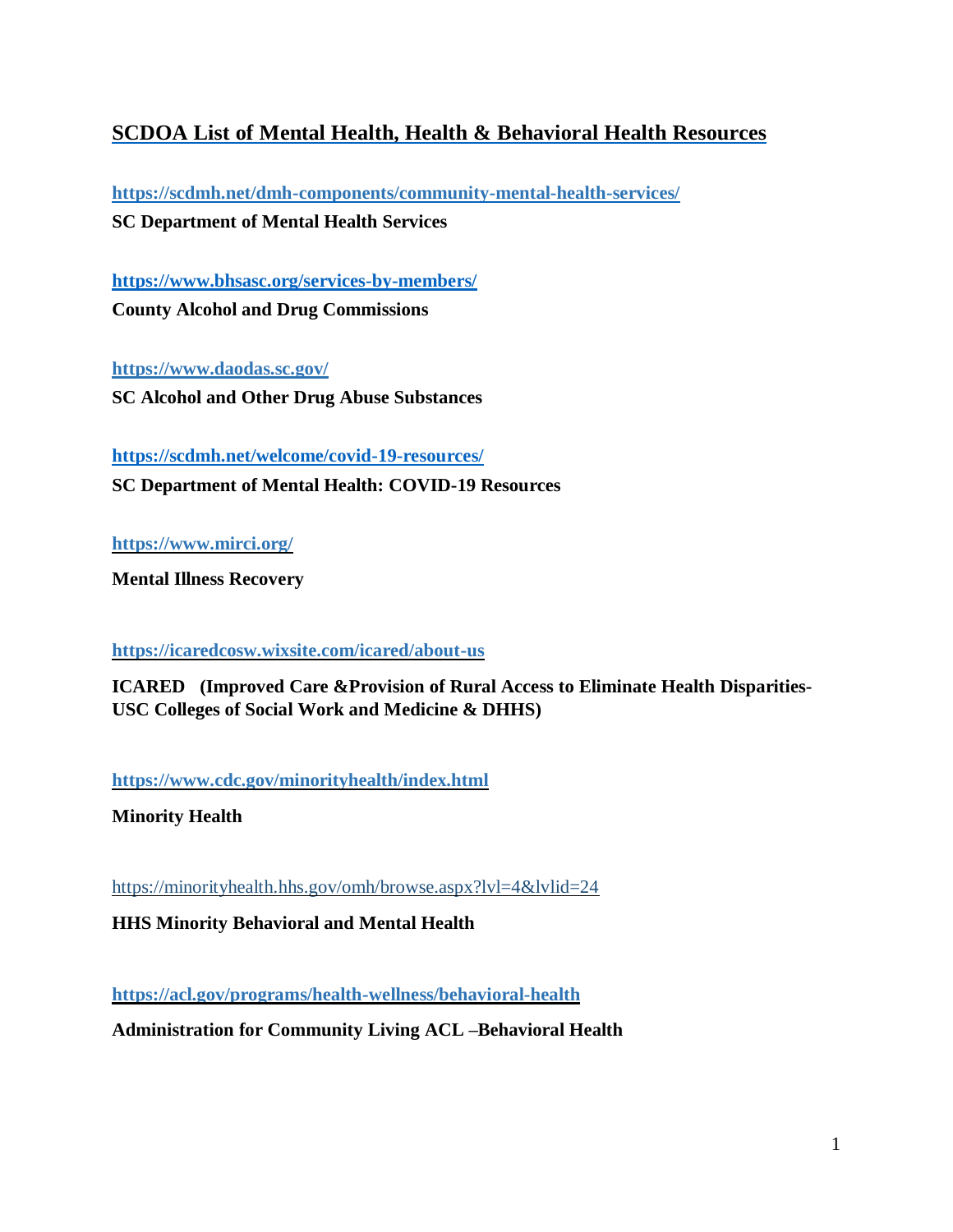[https://www.nami.org/getattachment/About-NAMI/NAMI-News/2020/NAMI-Updates-on-the-](https://www.nami.org/getattachment/About-NAMI/NAMI-News/2020/NAMI-Updates-on-the-Coronavirus/COVID-19-Updated-Guide-1.pdf)[Coronavirus/COVID-19-Updated-Guide-1.pdf](https://www.nami.org/getattachment/About-NAMI/NAMI-News/2020/NAMI-Updates-on-the-Coronavirus/COVID-19-Updated-Guide-1.pdf)

**NAMI (National Alliance on Mental Illness) - COVID-19 Resource and Information Guide**

**https://www.nia.nih.gov/news/social-isolation-loneliness-older-people-pose-health-risks**

**National Institute on Aging**

<http://www.sprc.org/news/resources-support-mental-health-coping-coronavirus-covid-19>

**Suicide Prevention Resource Center: Resources to Support Mental Health and Coping with the Coronavirus (COVID-19)**

**<https://afsp.org/covid-19-we-must-care-for-older-adults-mental-health>**

**American Foundation for Suicide Prevention: COVID-19: We Must Care for Older Adults' Mental Health**

## **<https://mhanational.org/covid19>**

**Mental Health America: Mental Health and COVID-19 – Information and Resources**

<https://www.medscape.com/viewarticle/927519>

**COVID-19: Mitigating Loneliness, Anxiety in Seniors**

https://www.hopkinsmedicine.org/health/conditions-and-diseases/coronavirus/coronaviruscaregiving-for-the-elderly

**Johns Hopkins Medicine: Coronavirus and COVID-19: Caregiving for the Elderly**

**[http://www.euro.who.int/en/health-topics/health-emergencies/coronavirus-covid-](http://www.euro.who.int/en/health-topics/health-emergencies/coronavirus-covid-19/news/news/2020/3/mental-health-and-psychological-resilience-during-the-covid-19-pandemic)[19/news/news/2020/3/mental-health-and-psychological-resilience-during-the-covid-19](http://www.euro.who.int/en/health-topics/health-emergencies/coronavirus-covid-19/news/news/2020/3/mental-health-and-psychological-resilience-during-the-covid-19-pandemic) [pandemic](http://www.euro.who.int/en/health-topics/health-emergencies/coronavirus-covid-19/news/news/2020/3/mental-health-and-psychological-resilience-during-the-covid-19-pandemic)**

**World Health Organization: Mental health and psychological resilience during the COVID-19 pandemic**

**[https://www.thelancet.com/journals/lanpsy/article/PIIS2215-0366\(20\)30079-1/fulltext](https://www.thelancet.com/journals/lanpsy/article/PIIS2215-0366(20)30079-1/fulltext) Mental health services for older adults in China during the COVID-19 outbreak**